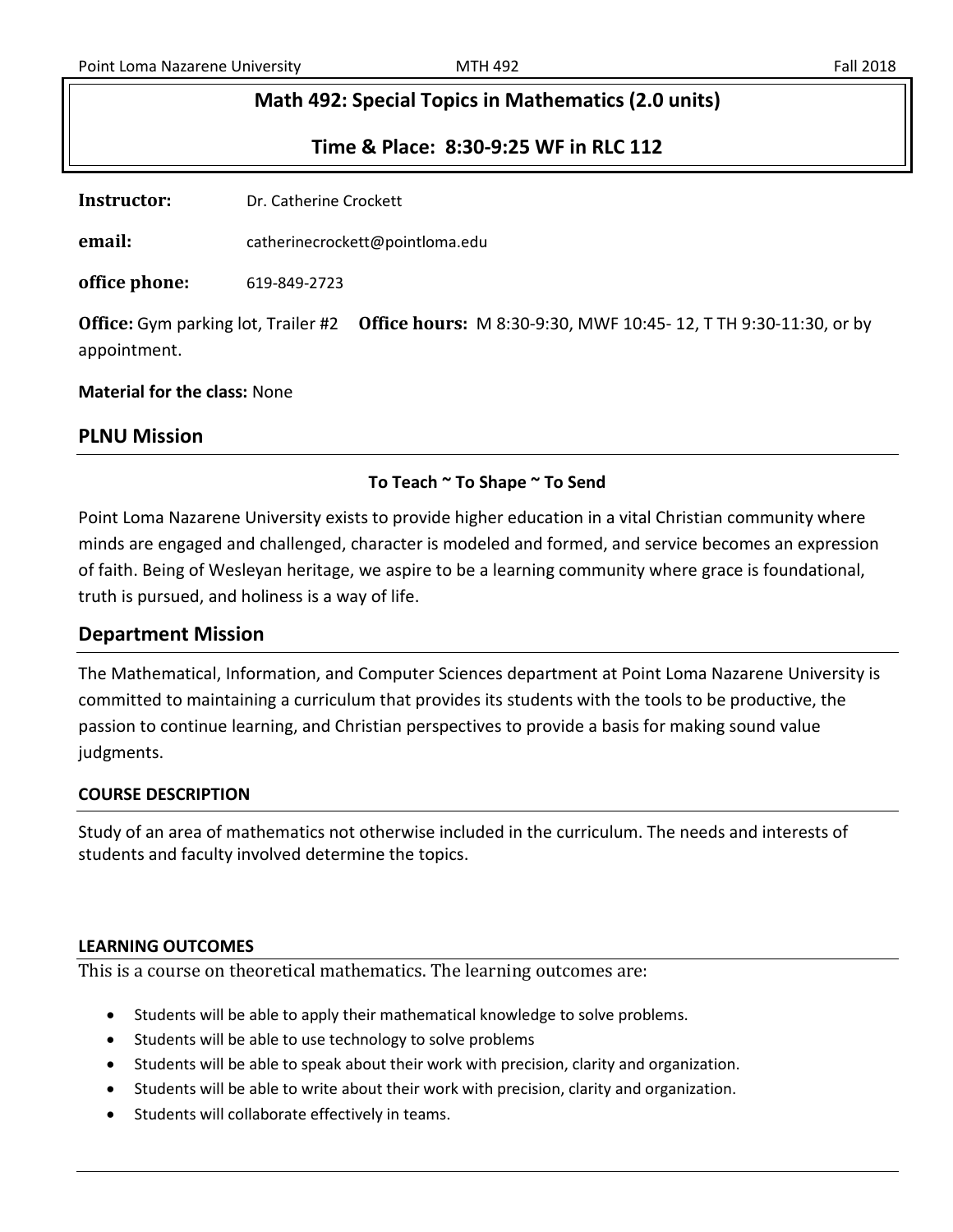#### **ASSESSMENT AND GRADING**

Grades for the course will be based on:

| First Draft of Portfolio        | 25% of the course grade |
|---------------------------------|-------------------------|
| Class presentation and write-up | 35% of the course grade |
| Portfolio                       | 40% of the course grade |
| Total:                          | 100%                    |

**Grading Scale:** Approximate minimal percentages required to obtain a given grade are:

|             | в            |              |              |        |
|-------------|--------------|--------------|--------------|--------|
|             | [87.5,90]    | [77.5, 80]   | [67.5, 70]   | [0,60) |
| [92.5, 100] | [82.5, 87.5] | [72.5, 77.5] | [62.5, 67.5] |        |
| [90, 92.5]  | [80, 82.5]   | [70, 72.5]   | [60, 62.5]   |        |

Grades in percentages

**Homework and Late Submission Penalties:** The homework is a portfolio that demonstrates your understanding of the topics in the course. The first draft of the portfolio will be submitted on or before Wednesday, October 17, 2018. The completed portfolio will be submitted on or before Friday, December 7, 2018. Late submission of a portfolio will be assessed a  $2^{n-1} \times 10\%$  deduction where n = the number of weekdays late. The day counter for late work begins at the start of class on the weekday it is due. For example, a portfolio submitted at 3:30 on the first weekday after the due date will incur a two day late penalty deduction of 20%.

**Final Exam:** The final is **comprehensive and is given on Friday, December 14 7:30 to 10:00**. The final exam date and time is set by the university at the beginning of the semester and may not be changed by the instructor.

**Class presentation and write-up:** The grade for this assignment will be based on the presentation, paper about the topic presented and attendance of other student's presentations. In order to pass this course, each student must earn a passing grade on this assignment.

**Class Enrollment:** It is the student's responsibility to maintain his/her class schedule. Should the need arise to drop this course (personal emergencies, poor performance, etc.), the student has the responsibility to follow through (provided the drop date meets the stated calendar deadline established by the university), not the instructor. Simply ceasing to attend this course or failing to follow through to arrange for a change of registration (drop/add) may easily result in a grade of F on the official transcript.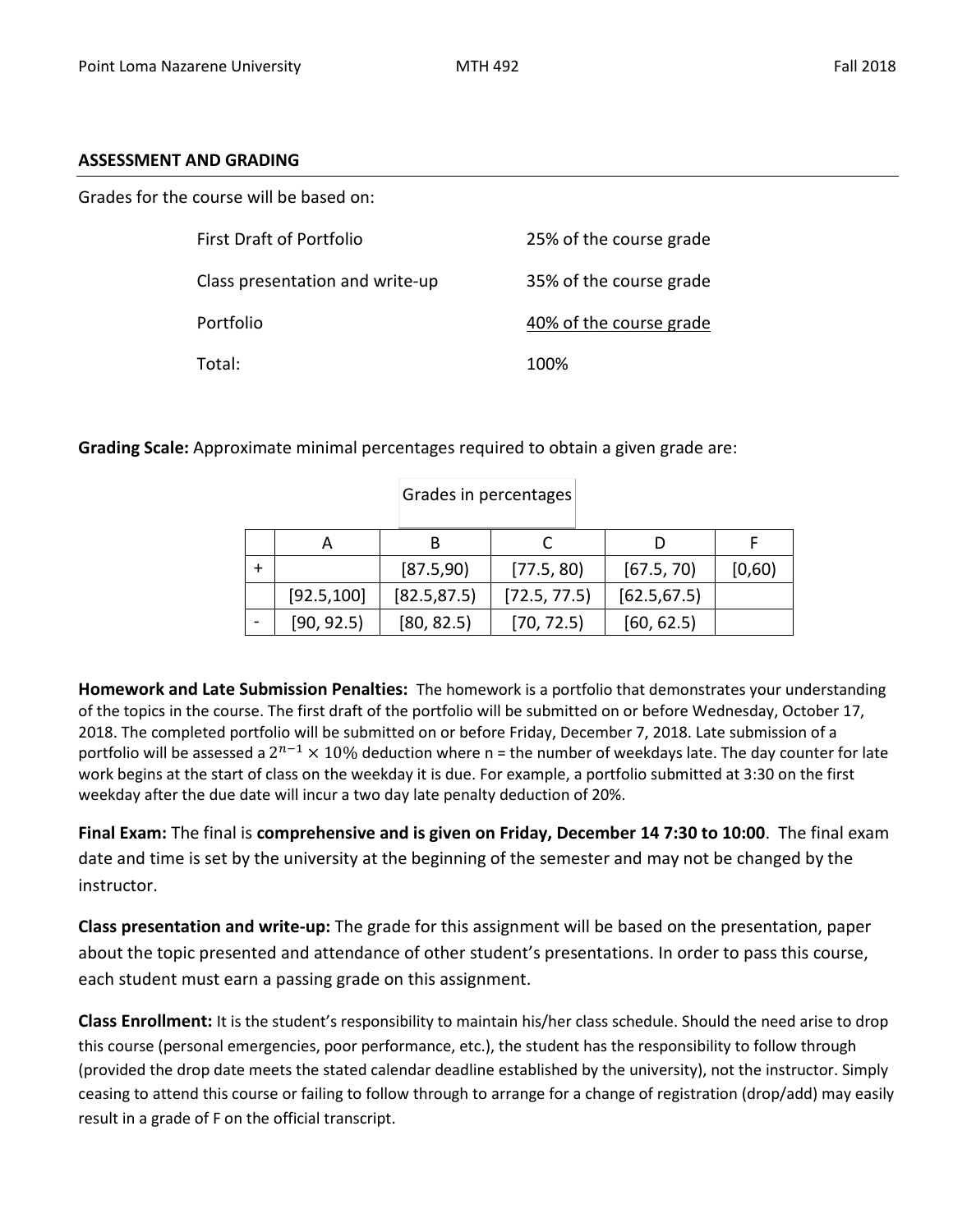**Side Note:** Turn off any cell phone, pager or things that make noise while you are in class. Also, do not text or work on other classes while in class -to do so is disrespectful to your classmates and me. You may be asked to leave the class for such behavior, resulting in an absence.

## **University Policies:**

#### **FINAL EXAMINATION POLICY**

The final exam date and time is set by the university at the beginning of the semester and may not be changed by the instructor. This schedule can be found on the university website and in the course calendar. No requests for early examinations will be approved. Only in the case that a student is required to take three exams during the same day of finals week, is an instructor authorized to consider changing the exam date and time for that particular student.

### **PLNU COPYRIGHT POLICY**

Point Loma Nazarene University, as a non-profit educational institution, is entitled by law to use materials protected by the US Copyright Act for classroom education. Any use of those materials outside the class may violate the law.

## **Credit Hour**

In the interest of providing sufficient time to accomplish the stated course learning outcomes, this class meets the PLNU credit hour policy for a 4-unit class delivered over 15 weeks. Specific details about how the class meets the credit hour requirements can be provided upon request.

### **PLNU ACADEMIC HONESTY POLICY**

Students should demonstrate academic honesty by doing original work and by giving appropriate credit to the ideas of others. Academic dishonesty is the act of presenting information, ideas, and/or concepts as one's own when in reality they are the results of another person's creativity and effort. A faculty member who believes a situation involving academic dishonesty has been detected may assign a failing grade for that assignment or examination, or, depending on the seriousness of the offense, for the course. Faculty should follow and students may appeal using the procedure in the university Catalog. See [http://catalog.pointloma.edu/content.php?catoid=24&navoid=1581#Academic\\_Honesty](http://catalog.pointloma.edu/content.php?catoid=24&navoid=1581#Academic_Honesty) for definitions of kinds of academic dishonesty and for further policy information.

### **PLNU ACADEMIC ACCOMMODATIONS POLICY**

While all students are expected to meet the minimum standards for completion of this course as established by the instructor, students with disabilities may require academic adjustments, modifications or auxiliary aids/services. At Point Loma Nazarene University (PLNU), these students are requested to register with the Disability Resource Center (DRC), located in the Bond Academic Center. [\(DRC@pointloma.edu](mailto:DRC@pointloma.edu) or 619-849-2486). The DRC's policies and procedures for assisting such students in the development of an appropriate academic adjustment plan (AP) allows PLNU to comply with Section 504 of the Rehabilitation Act and the Americans with Disabilities Act. Section 504 (a) prohibits discrimination against students with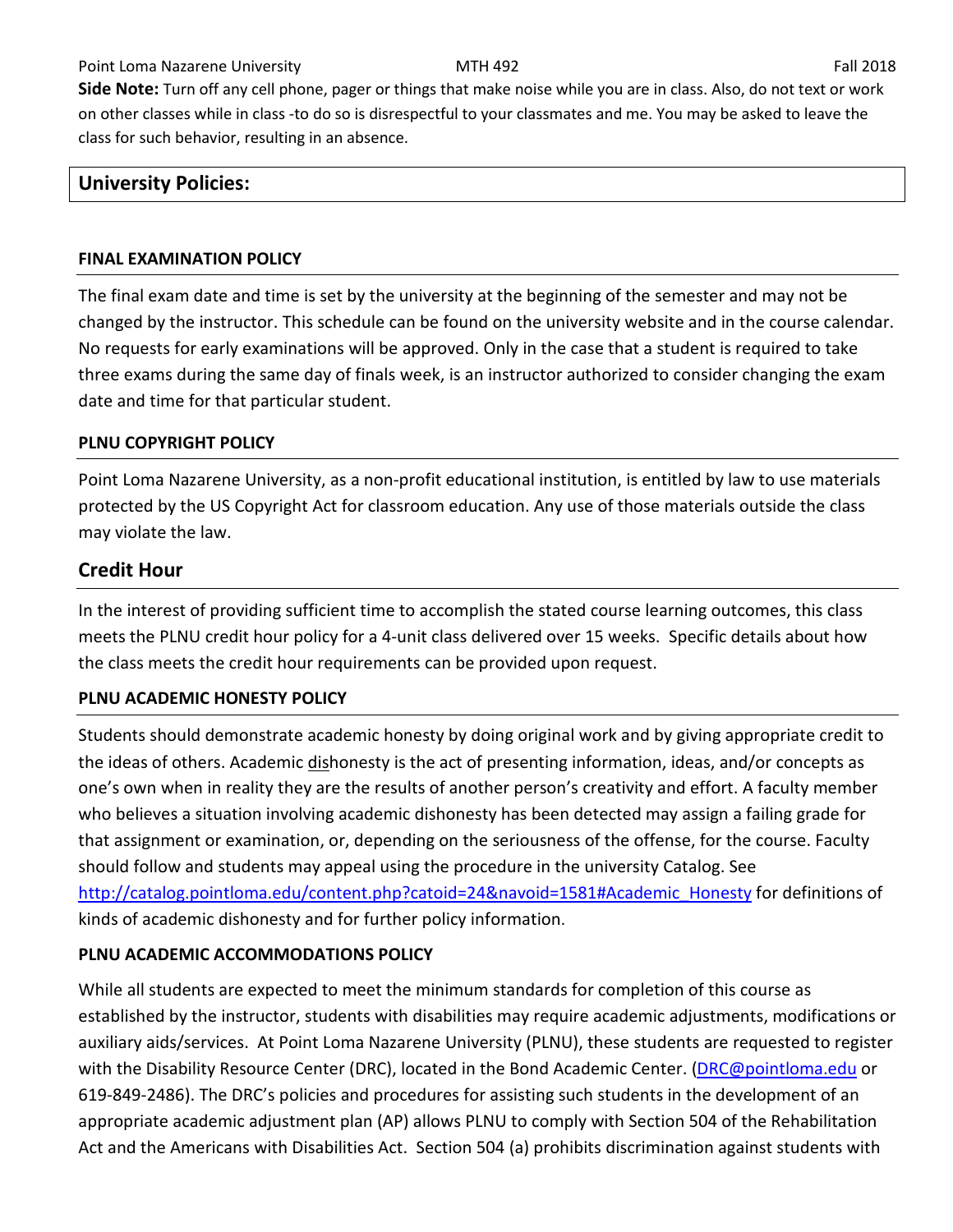#### Point Loma Nazarene University **MTH 492** Fall 2018

special needs and guarantees all qualified students equal access to and benefits of PLNU programs and activities. After the student files the required documentation, the DRC, in conjunction with the student, will develop an AP to meet that student's specific learning needs. The DRC will thereafter email the student's AP to all faculty who teach courses in which the student is enrolled each semester. The AP must be implemented in all such courses.

If students do not wish to avail themselves of some or all of the elements of their AP in a particular course, it is the responsibility of those students to notify their professor in that course. PLNU highly recommends that DRC students speak with their professors during the first two weeks of each semester about the applicability of their AP in that particular course and/or if they do not desire to take advantage of some or all of the elements of their AP in that course.

### **PLNU ATTENDANCE AND PARTICIPATION POLICY**

Attendance is expected at each class session. In the event of an absence you are responsible for the material covered in class and the assignments given that day.

Regular and punctual attendance at all classes is considered essential to optimum academic achievement. If the student is absent from more than 10 percent of class meetings, the faculty member can file a written report which may result in de-enrollment. If the absences exceed 20 percent, the student may be deenrolled without notice until the university drop date or, after that date, receive the appropriate grade for their work and participation. See

[http://catalog.pointloma.edu/content.php?catoid=24&navoid=1581#Class\\_Attendance](http://catalog.pointloma.edu/content.php?catoid=24&navoid=1581#Class_Attendance) in the Undergraduate Academic Catalog.

# **Course Schedule:**

| Please note this schedule is <b>tentative</b> . Any changes will be announced in class and posted in canvas. |
|--------------------------------------------------------------------------------------------------------------|
|--------------------------------------------------------------------------------------------------------------|

| week          | Wednesday                                           | Friday                                              |
|---------------|-----------------------------------------------------|-----------------------------------------------------|
| 1             | 8/29                                                | 8/31                                                |
| $8/27 - 8/31$ | Introduction                                        | Tape activity                                       |
|               | Essay on Art & math                                 | Meet in front of the library                        |
| $\mathcal{P}$ | 9/05                                                | 9/07                                                |
| $9/03 - 9/07$ | Lines & perspective                                 | Lines & perspective                                 |
|               |                                                     |                                                     |
| 3             | 9/12                                                | 9/14                                                |
| $9/10-9/14$   | Artistic application of rules for drawing images of | Artistic application of rules for drawing images of |
|               | parallel lines                                      | parallel lines                                      |
|               |                                                     |                                                     |
| 4             | 9/19                                                | 9/21                                                |
| $9/17 - 9/21$ | Plain views & viewing distances                     | Plain views & viewing distances                     |
|               |                                                     | *Field trip to Timken Museum                        |